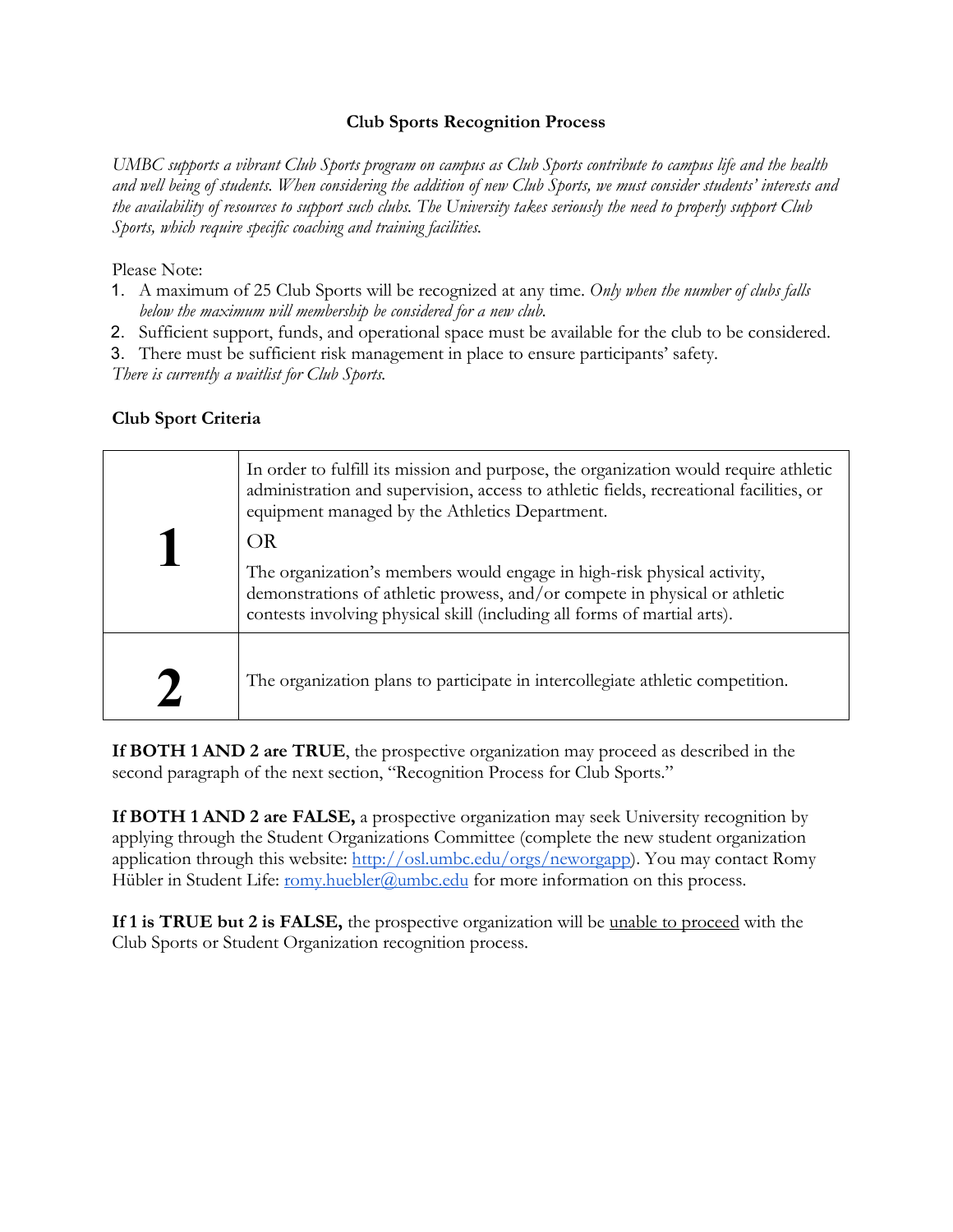#### **Recognition Process for Club Sports**

In order to become a recognized Club Sport at UMBC, a prospective organization must be recognized through both the Athletics Department and Student Life.

First, the prospective organization must complete this application form, choosing Sports/Recreation as the "preferred organization type": http://osl.umbc.edu/orgs/neworgapp.

The second step in the process is for the prospective club to meet with members of the Club Sports Committee to discuss the proposal, Club Sports criteria, and needed resources. Following the meeting, the Club Sports Committee will make a recommendation to the Director of Athletics about whether or not this organization should be recognized as a Club Sport, and therefore should be added to the wait list. The Director of Athletics will send a letter to the Organization, copying the Director of Student Life with notification about being placed on the waitlist or not qualifying for recognition as a a Club Sport.

Third, if and when a space opens for a new Club Sport to be added, the Club Sports Committee will contact the group and determine whether or not there is still sufficient interest in the organization. You may contact Kristen Alexander, in Athletics, kristen2@umbc.edu for more information on this process.

Fourth, the Student Organizations Committee will address any gaps in the application with the prospective club. Once resolved, the Student Organizations Committee will make a recommendation to the Director of Student Life about offering the club formal recognition on behalf of Athletics and Student Life. Finally, clubs will receive notification of recognition from the Director of Student Life and the Director of Athletics.

#### **Club Sports Committee**

Committee Composition: The Club Sports Committee includes two members appointed by the Director of Athletics, two members appointed by the Director of Student Life, one member appointed by the Club Sports Council and one member appointed by the SGA Vice President for Student Organizations. Four members of the Committee must be present for the Committee to conduct business. The Committee operates by consensus, and informs the Director of Athletics and Director of Student Life of any issues on which a consensus cannot be reached.

Committee Process: Twice each semester (during the fourth and tenth weeks), the Committee meets to discuss and make recommendations regarding whether the University and Athletics & Recreation community can support the addition of proposed Club Sports from the waitlist. The Committee weighs multiple factors in making this determination, including, but not limited to, the availability of space and funding. In addition, the Committee will take the following into account:

- 1. Why does the club need to be recognized under the Athletic & Recreation Department?
- 2. Are there interested students/staff to hold the offices of President, Vice President, Treasurer, Secretary, and Advisor?
- 3. Will the club be active in the form of continually holding practices, competition, classes, and